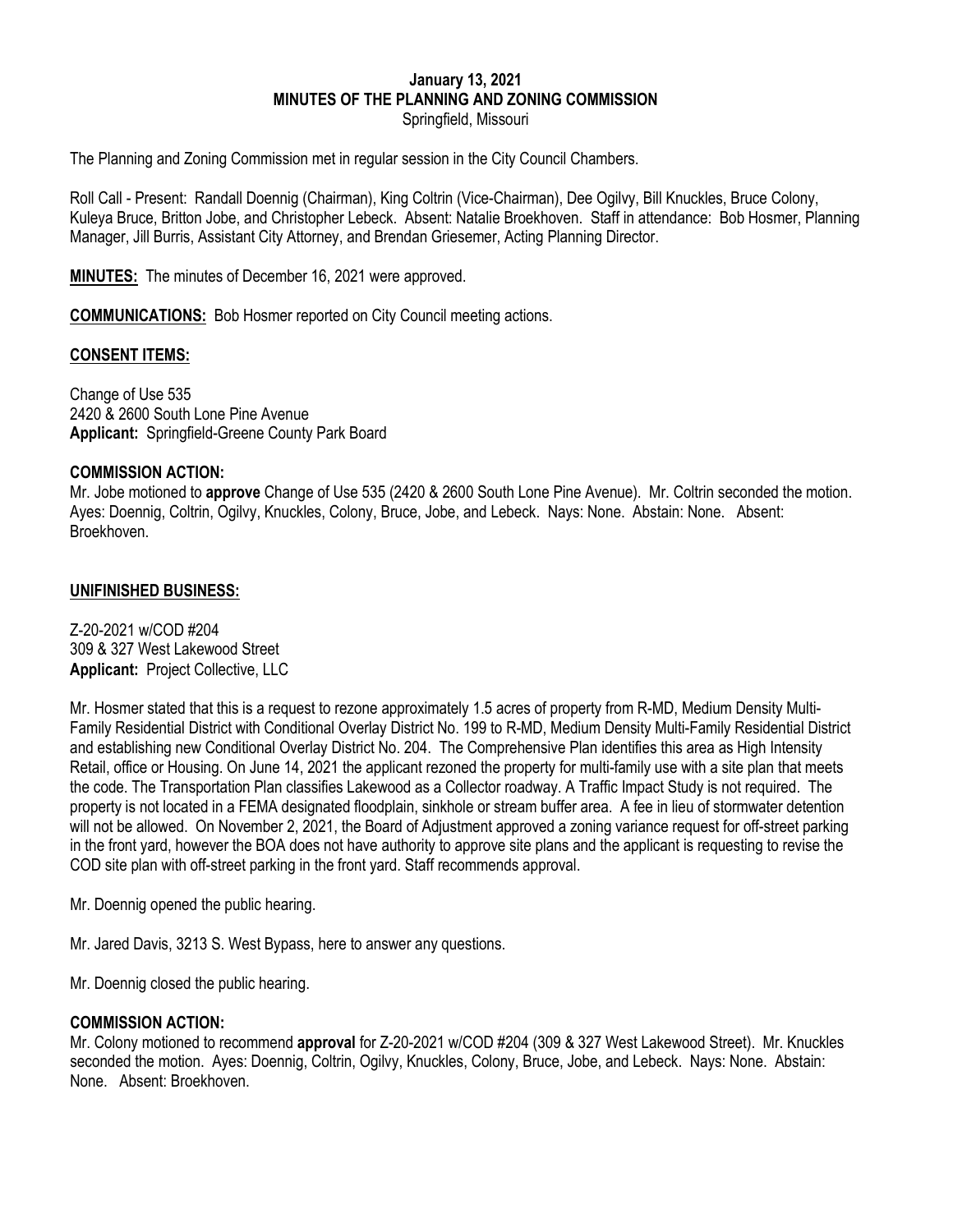# **PUBLIC HEARINGS:**

Planned Development 23 Amended 1461 East Seminole Street **Applicant:** CL Smith Properties, LLC

Mr. Hosmer stated that this is a request to rezone approximately 0.46 acres of property generally located at 1461 E. Seminole Street from Planned Development No. 23 to Planned Development 23 Amended. The Comprehensive Plan designates this area as appropriate for Low-Density Housing; however, this property was rezoned to Planned Development No. 23 in 1983 for adult day care and the applicant wants to include both adult and child day care to the PD. The Transportation Plan classifies Seminole Street as a Secondary Arterial roadway. A Traffic Impact Study was not required. The property is not located in a FEMA designated floodplain or sinkhole area. On-site stormwater detention is already provided. The proposed PD changes from the current PD 23 are:

- The permitted uses section has added the Child Day Care Center use with developmental skill services. Including meeting room, administrative office, cooking and eating facility all part of principal use. Such use shall not include overnight sleeping accommodations.
- Use limitations for noise and odor have been added,
- Intensity of development and bulk, area and height requirements and off-street parking are the same,
- Signage requirements have been modified to fit the existing sign height and dimensions: One (1) free-standing identification sign, a maximum of twenty (20) feet in height and a total effective area of 25 feet,
- Perimeter landscaping or bufferyards have been modified slightly to include 5-foot-wide buffer area along with the existing requirement for a six-foot solid fence.

Staff recommends approval.

Mr. Doennig opened the public hearing.

Mr. Cedric Smith, 4604 E. Kentbrook here to answer any questions.

Mr. Knuckles asked if the adult and child daycare would occur at the same time.

Mr. Smith responded that it is for child daycare primarily.

Ms. Bruce asked about the occupancy limit and where will the parking be.

Mr. Smith noted that it would be for 50 for students and 11 staff and working with a neighbor on the parking constraints and will have adequate driving and parking space available.

## **COMMISSION ACTION:**

Mr. Knuckles motioned to recommend **approval** for Planned Development 23 Amended (1461 East Seminole Street). Ms. Bruce seconded the motion. Ayes: Doennig, Coltrin, Ogilvy, Knuckles, Colony, Bruce, Jobe, and Lebeck. Nays: None. Abstain: None. Absent: Broekhoven.

Conditional Use Permit 459 1240 East Battlefield Road **Applicant:** National Retail Property, LP

Mr. Hosmer states that this is a request to permit an automobile washing business as a Conditional Use Permit within a GR, General Retail District generally located at 1240 East Battlefield Road. The Comprehensive Plan identifies the property as High-Intensity Retail, Office or Housing. The Transportation Plan classifies Battlefield as a Primary Arterial roadway and a Traffic Impact Study is not required. The property is not located in a FEMA designated floodplain, stream buffer or sinkhole area. Fee in lieu of on-site stormwater detention is not applicable since the site is already built. The existing car wash has been in operation on the subject property prior to 1995 but has not been approved for a Conditional Use Permit (CUP). The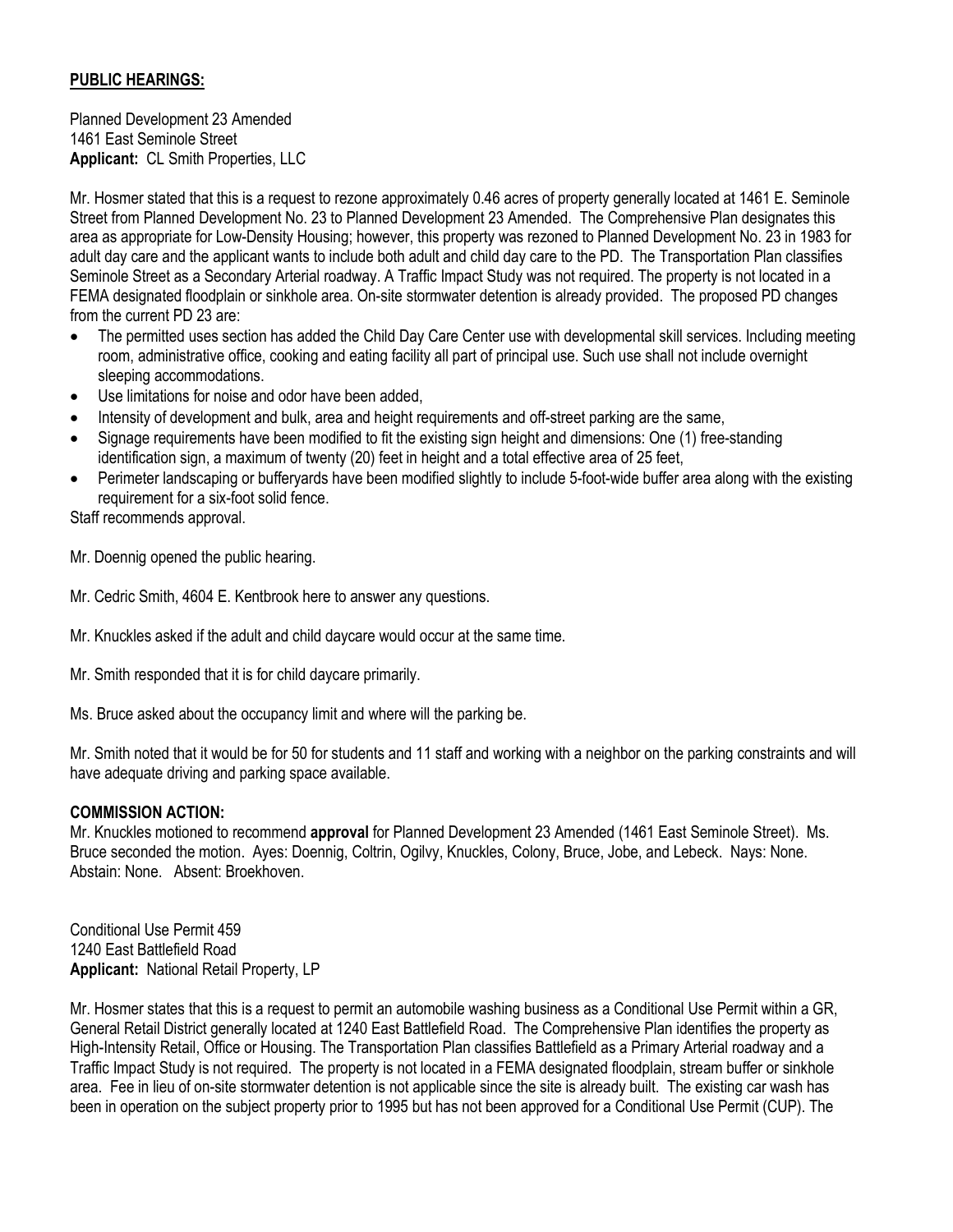redevelopment of the car wash requires approval of a CUP. The application meets the approval standards for the conditional use permit. Staff recommends approval.

Mr. Doennig opened the public hearing.

Mr. Mark Arnold, 1240 E. Battlefield Road, representative for the car wash and here to answer any questions.

Mr. Doennig closed the public hearing.

#### **COMMISSION ACTION:**

Mr. Colony motioned to recommend **approval** for Conditional Use Permit 459 (1240 East Battlefield Road). Mr. Knuckles seconded the motion. Ayes: Doennig, Coltrin, Ogilvy, Knuckles, Colony, Bruce, Jobe, and Lebeck. Nays: None. Abstain: None. Absent: Broekhoven.

Conditional Use Permit 460 1423 West Atlantic Street **Applicant:** Springfield Public Schools

Mr. Hosmer states that this is a request to permit an adaptive reuse of nonresidential structure in a R-SF, Residential Single-Family District to allow professional and business offices, limited retail establishments and a school and studio for art, dancing, drama, music, photography, interior decorating, or similar courses of study generally located at 1423 West Atlantic Street. The Comprehensive Plan identifies the property as Community Public (schools, public uses). The Transportation Plan classifies Atlantic as a Collector and Lee, Newton and Nettleton as a Local roadways and a Traffic Impact Study is not required. The property is not located in a FEMA designated floodplain, stream buffer or sinkhole area and on-site stormwater detention will be required. This is the abandoned Doling Elementary School and the purpose of the adaptive use section is to allow for the productive use of nonresidential structures built in residential districts that could otherwise be a blight on the neighborhood if left vacant and are not maintained and the R-SF Zoning District will not change. Review by P&Z and City Council determines that the proposed use would not have significant adverse impacts on the surrounding neighborhood. Requirements for approval:

- Allow professional and business offices, limited retail establishments (bakery, books, candy, flowers, gifts, and hobby materials) and a school and studio for art, dancing, drama, music, photography, interior decorating, or similar courses of study,
- Hours are limited to 7AM to 9PM Daily
- Detached sign limited to 20 sf and wall signs 10% of wall facade. Staff recommends approval.

Mr. Doennig opened the public hearing.

Ms. Kate Baird, 806 S. Weller, plan to use this for studios for artists and other spaces would be offices, light retail, etc. In the future there may be different uses but wanted the Conditional Use Permit (CUP) to get started on the project and here to answer any questions.

Mr. Doennig closed the public hearing.

#### **COMMISSION ACTION:**

Mr. Jobe motioned to recommend **approval** for Conditional Use Permit 460 (1423 West Atlantic Street). Mr. Knuckles seconded the motion. Ayes: Doennig, Coltrin, Ogilvy, Knuckles, Colony, Bruce, Jobe, and Lebeck. Nays: None. Abstain: None. Absent: Broekhoven.

## **OTHER BUSINESS:**

2022 Capital Improvements Program **Citywide**